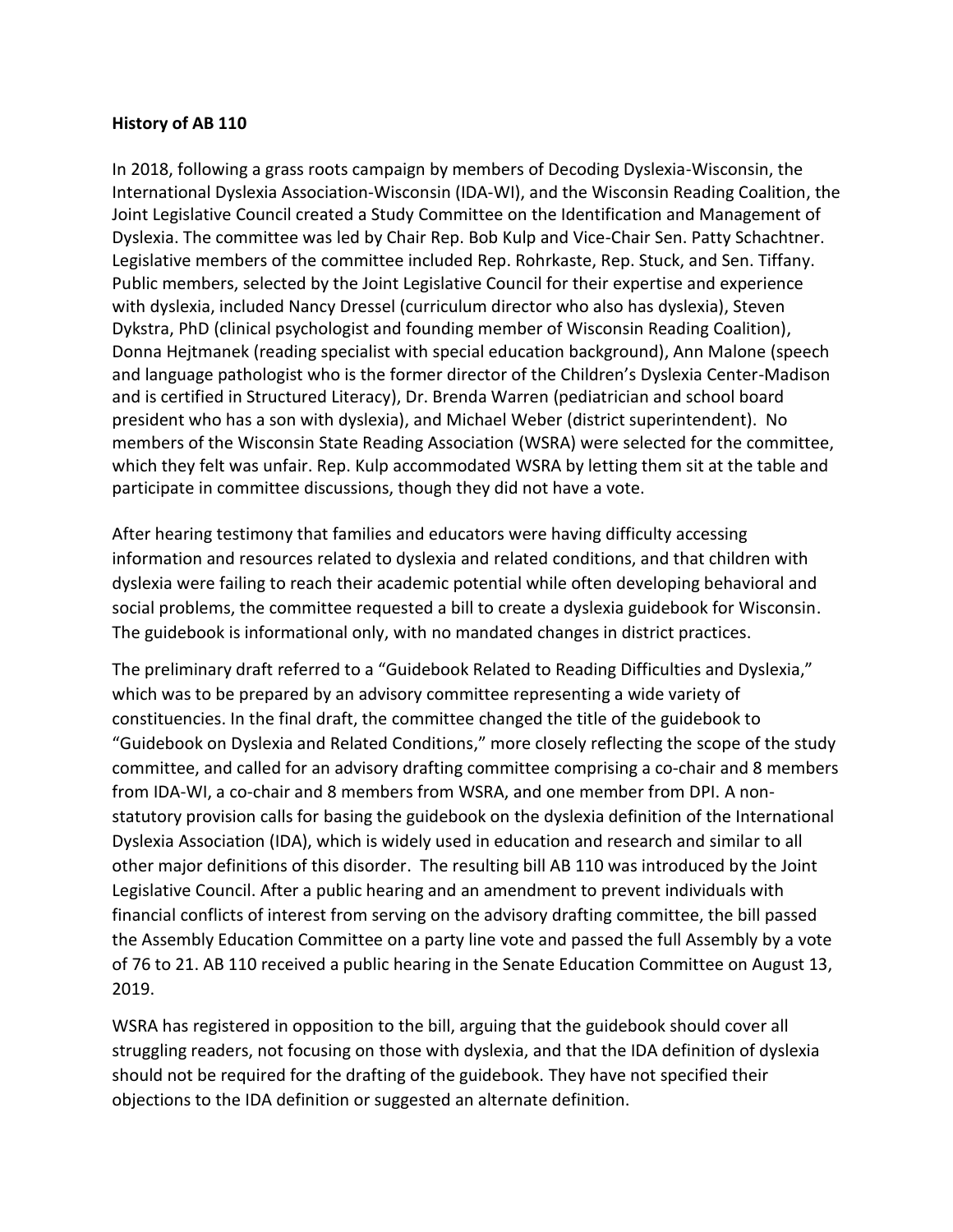## **What problems led to the convening of the Study Committee and drafting of AB 110?**

Parents, tutors, and teachers of children with dyslexia have been concerned for at least two decades with inadequate reading achievement by these students. On both state academic tests and the National Assessment of Educational Progress, Wisconsin students with disabilities, a large number of whom have dyslexia, perform very poorly. (According to the National Institute of Health and the American Psychiatric Association, approximately 80% of students with specific learning disabilities have dyslexia. Students with severe cognitive disabilities are not included in this NAEP sample.) On the 2017 NAEP, 76% of Wisconsin 4<sup>th</sup> graders with disabilities performed at the below basic category, which means they are missing the "prerequisite knowledge and skills that are fundamental for proficient work" in school.

Reading is the gateway skill for all academic work as well as life success. Problems in reading lead to academic failure and very often result in stress, anxiety, depression, and anger. A large percentage of students who are not proficient in reading by 4<sup>th</sup> grade will become high school dropouts, and many develop behavioral issues that lead them to interactions with the juvenile justice system. Large percentages of the prison population are illiterate.



*Graphic by Hollis Scarborough. PhD*